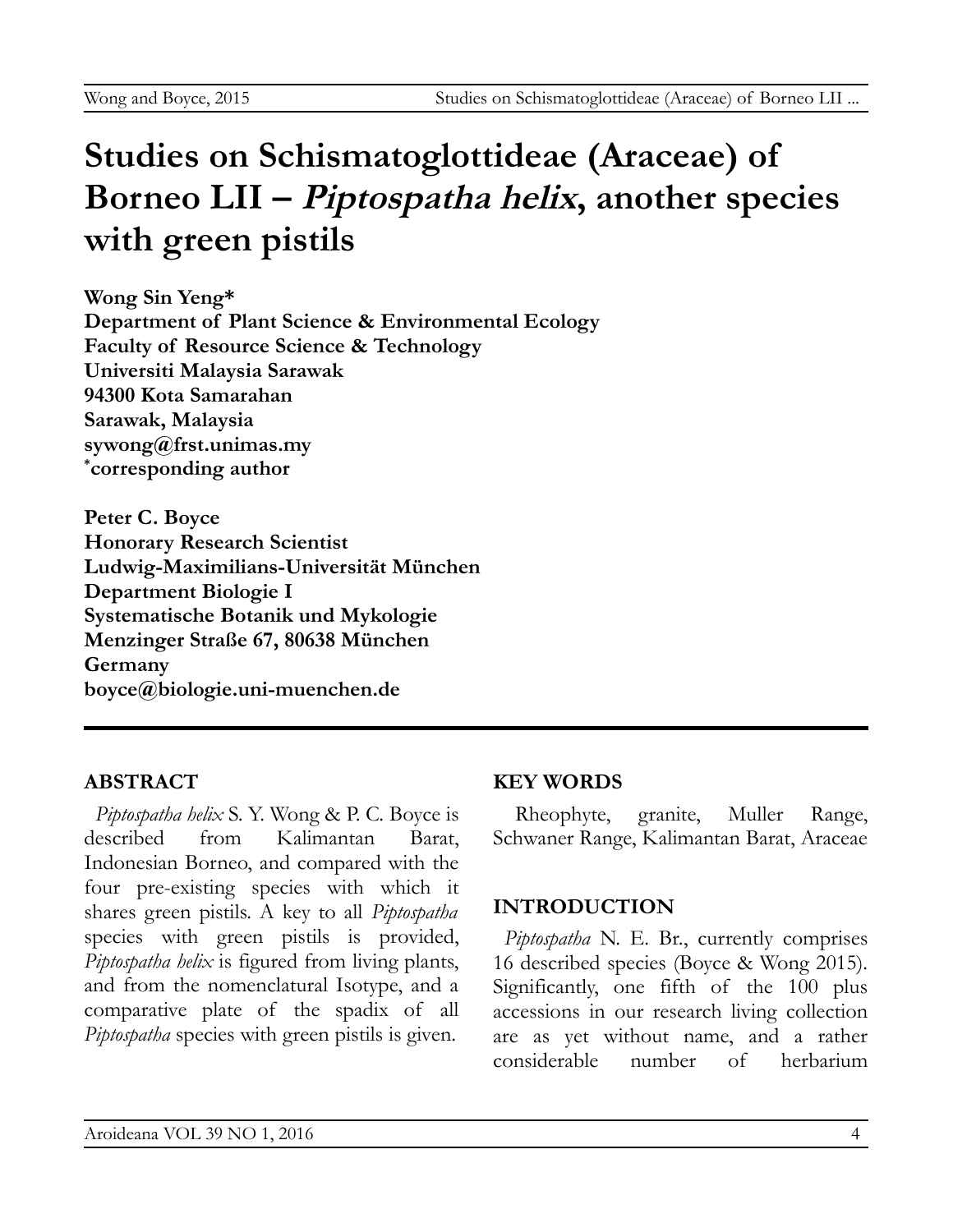specimens we have examined haved proved to be taxonomically unresolvable. In conclusion it is decidedly plausible that *Piptospatha* comprises as many as 50 species.

Here we describe a new species of *Piptospatha* first encountered as herbarium material [*K. Sidiyasa et al, 1929*] more than five years ago in Bogor (BO) and Leiden (L) herbaria. At the time, despite the unusual comprehensiveness of the material, and satisfactory state of preservation of the specimens, and consequently conviction that it represented a taxonomic novelty, in line with our rule of describing taxonomic novelties only when we have access to living material, we delayed describing a new species. Recently three accessions have flowered in our research collection that are excellent matches for *K. Sidiyasa et al. 1929*, in particular in the distinct helical arrangement of the staminate flowers, enabling us to publish them as a new species.

Dimensions used in the descriptions are derived from fertile (i.e., mature) plants. Seedlings have overall smaller measurements.

Interpretation of the geology of Borneo relies on Tate (2001).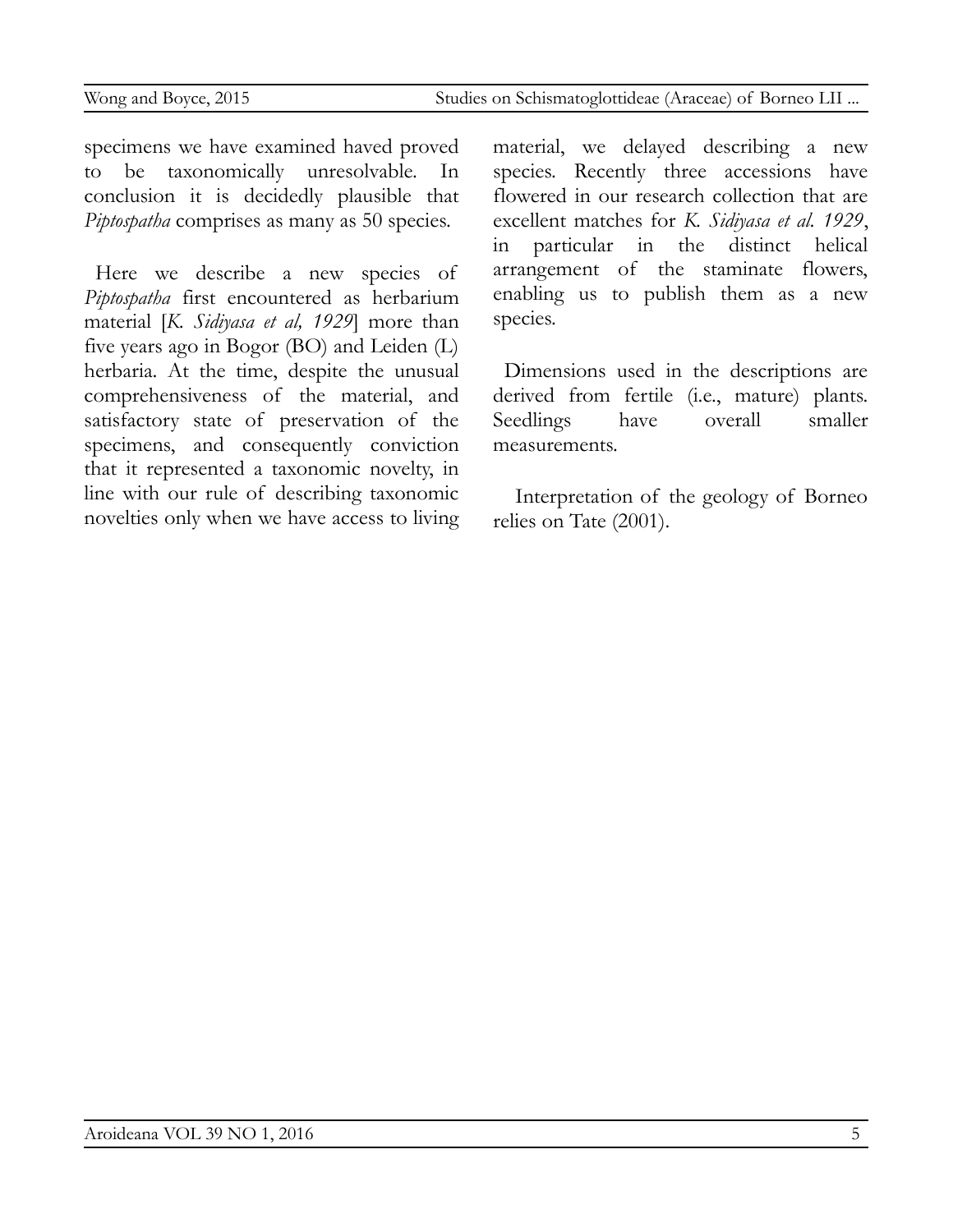

**Figure 1. Piptospatha helix** S. Y. Wong & P. C. Boyce. **A.** Plant in habitat. **B.** Inflorescence at pistillate anthesis. **C.** Inflorescence at pistillate anthesis, nearside portion of spathe artificially removed. **D.** Spadix at pistillate anthesis, spathe artificially removed. **A–D** from *AR-5196*. Images **A & B** © K. Nakamoto, used with permission; images **C & D** © P.C. Boyce.

Aroideana VOL 39 NO 1, 2016 6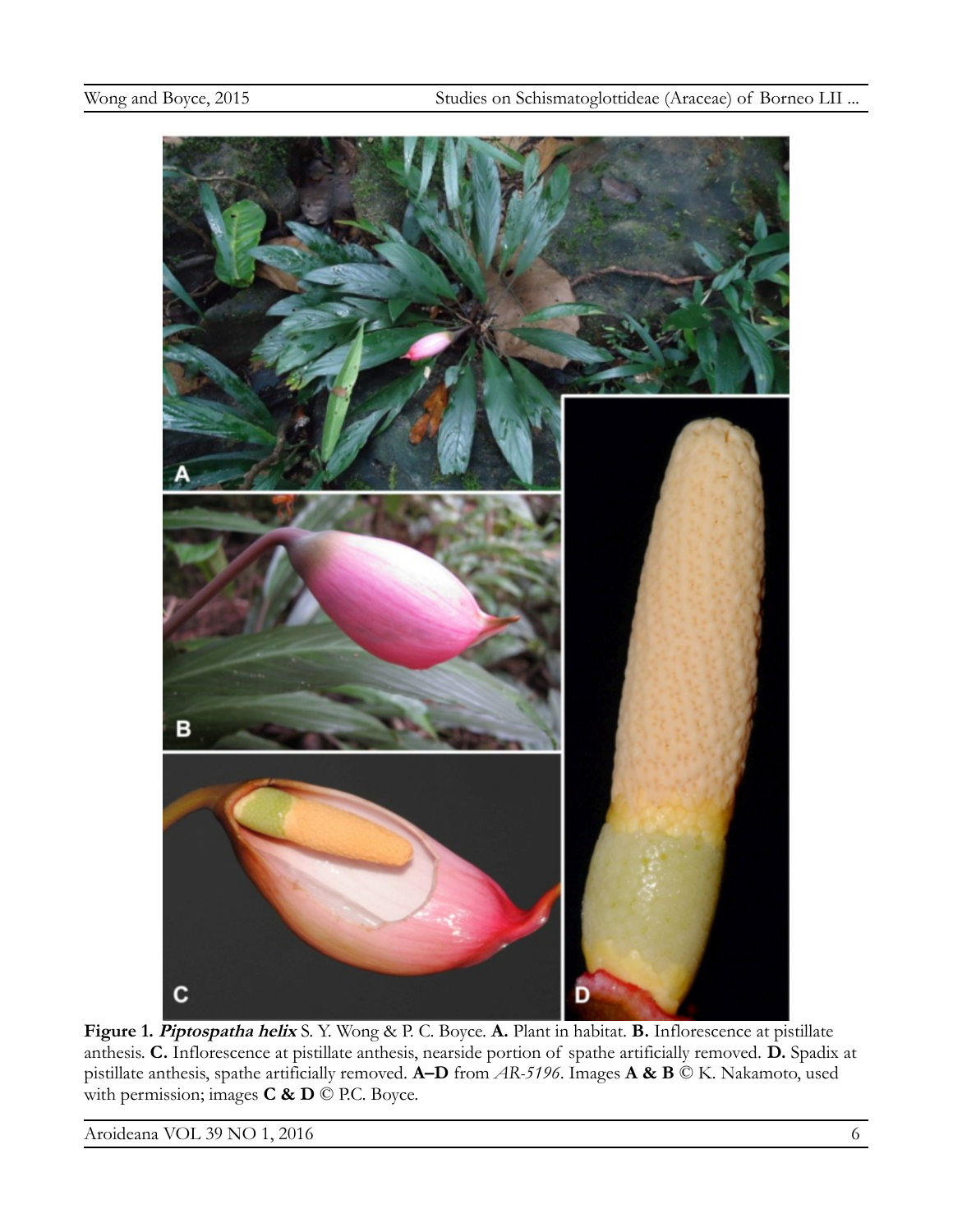#### KEY TO THE SPECIES OF *PIPTOSPATHA* WITH GREEN PISTILS

1a. Spadix overall conical, widest at the base; interstice zone very reduced, comprising only a few scattered staminodes . . . . . . . . . . . . . . . . . . . . **2**

1b. Spadix cylindrical to somewhat fusiform, not widest at the base; interstice conspicuous with numerous to many staminodes . . . . . . . . . . . . . . . . . . **3**

2a. Spathe white; thecae set in very shallow pits. Sandstones. Kalimantan Tengah . . . . . . . . . .. **Piptospatha nivea** P. C. Boyce, S. Y. Wong & Sahal

2b. Spathe bright pink; thecae set in deep pits; Alkaline geologies (limestone, basalts). NW Borneo . . . . . . **Piptospatha viridistigma** P. C. Boyce, S. Y. Wong & Bogner

3a. Leaf blades adaxially with venation almost invisible; roots producing numerous plantlets; interstice widest part of spadix. NE Sarawak, Brunei, SW Sabah . . . . . . . . . . . . **Piptospatha burbidgei** (N. E. Br.) M. Hotta

3b. Leaf blades adaxially with venation conspicuously incised; roots without plantlets; interstice not the widest part of spadix  $\ldots$  . . . . . . . . . . . . . . . . . 4

4a. Staminate flowers not arranged in a discernible pattern; pistillate flower zone weakly conical; interstice and infra pistillar staminodes large, angular. Vicinity of Nanga Taman and Kayu Lipis, NW of Schwaner Range . .. **Piptospatha colata** P. C. Boyce & S. Y. Wong

4b. Staminate flowers arranged in distinct spirals; pistillate flower zone fusiform; interstice and infrapistillar staminodes small, rounded. North Schwaner range and west Muller range . . . . . . . . . . . **Piptospatha helix** S. Y. Wong & P. C. Boyce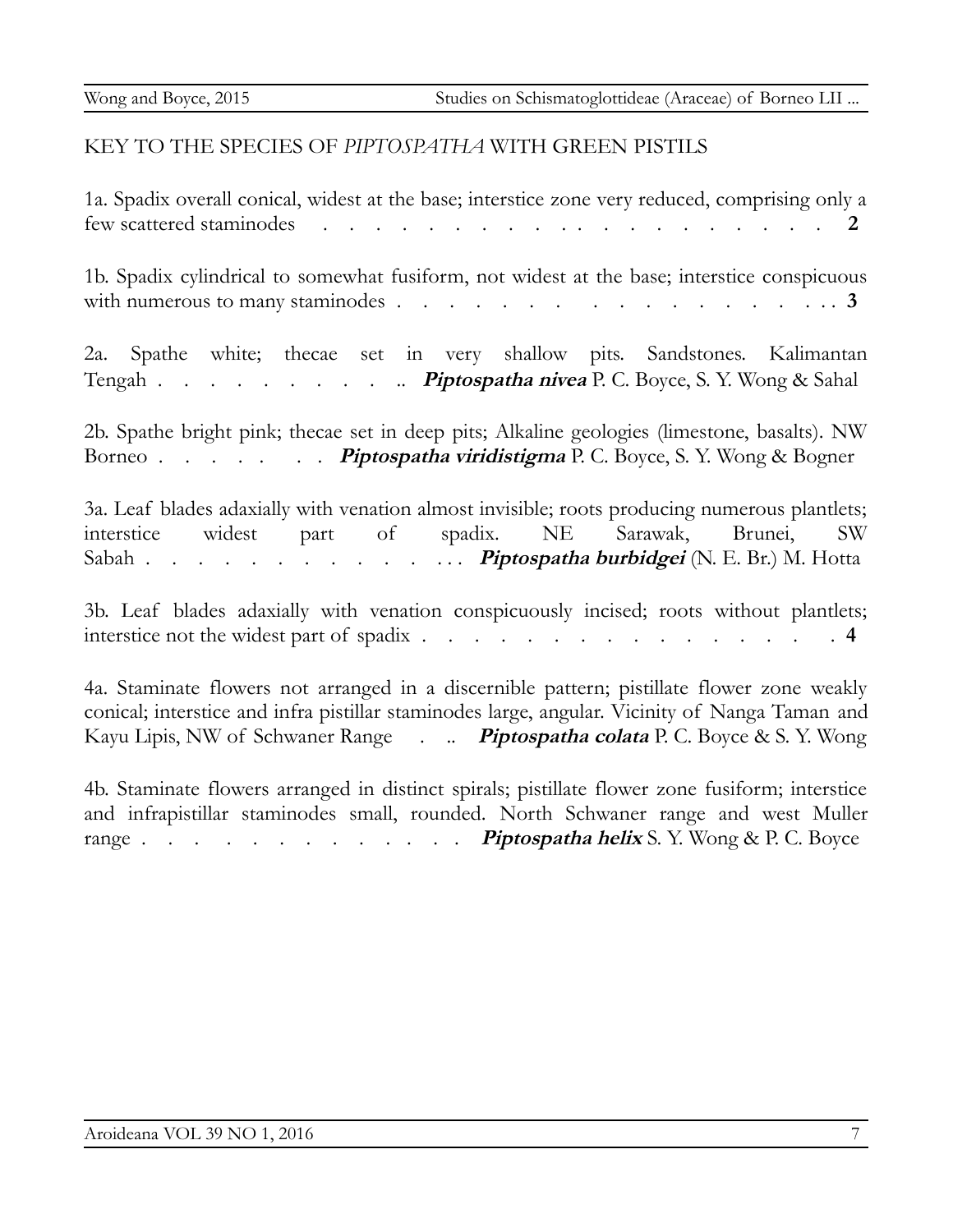

**Figure 2. Spadix of Piptospatha with green pistils compared. A. Piptospatha burbidgei** (N. E. Br.) M. Hotta. **B. Piptospatha colata** P. C. Boyce & S. Y. Wong. **C. Piptospatha helix** S. Y. Wong & P. C. Boyce. **D. Piptospatha nivea** P. C. Boyce, S. Y. Wong & Sahal. **E. Piptospatha viridistigma** P. C. Boyce, S. Y. Wong & Bogner **A.** from *AR-1973*; **B.** from *AR-3665*; **C.** from *AR-*4041; **D.** from *AR-4711*; E. from *AR-250.* Images A – E © P.C. Boyce.

Aroideana VOL 39 NO 1, 2016 8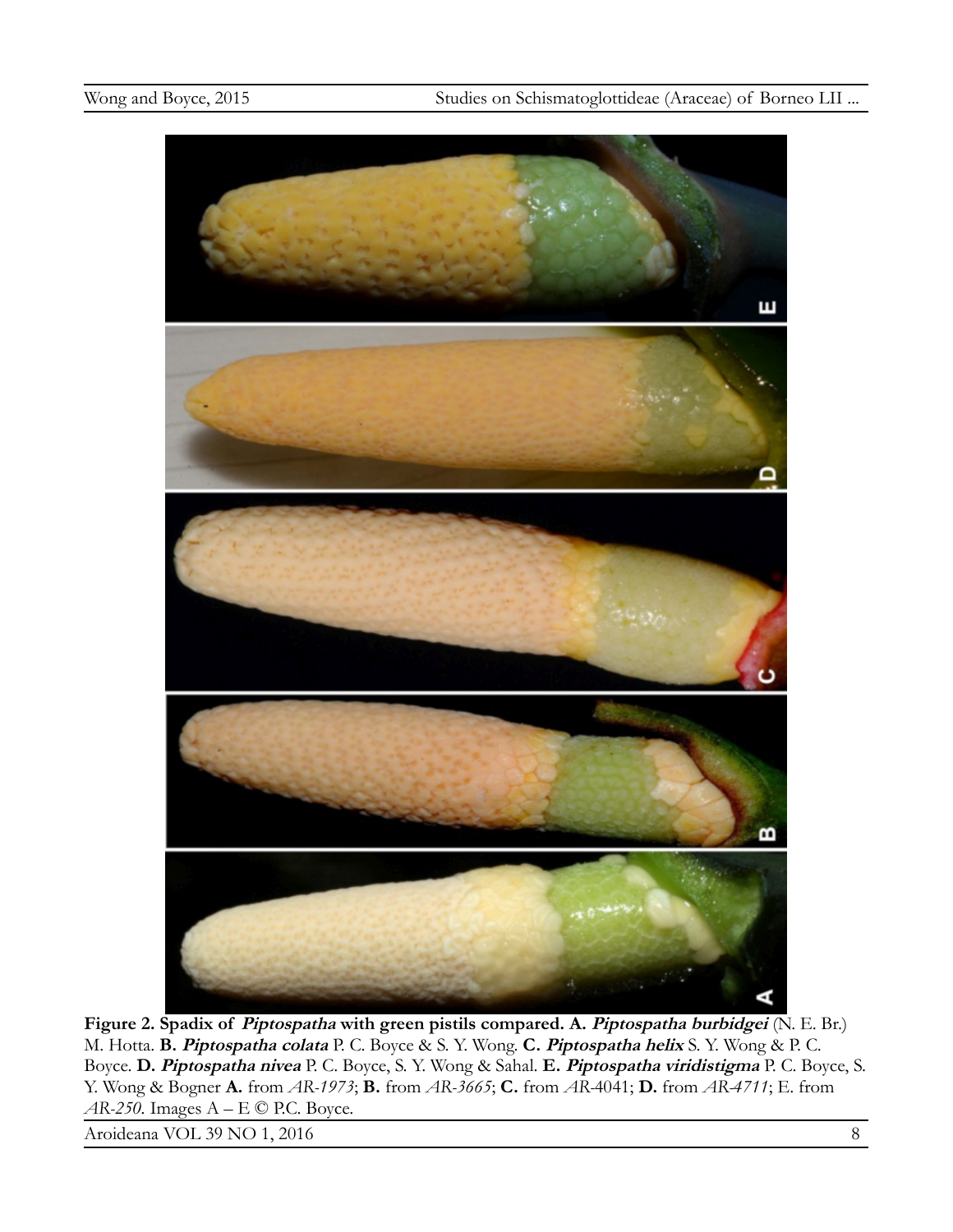**Piptospatha helix** S. Y. Wong & P. C. Boyce, **sp. nov**. Type: Indonesian Borneo, Kalimantan Barat: Kapuas Hulu, Putissibau, Harongan Betung Kerihun National Park, River, upper Mendalam river, 01°06'N 113°19'E, 200 m asl, Feb 2015, *K. Sidiyasa, Ambriansyah, Albertus & Syahirsyah 1929* (holo BO!; iso L!). **Figure 1, 2, 3C.**

# **Diagnosis**

Staminate flowers arranged in clear spirals differentiates *Piptospatha helix* from all other *Piptospatha* species with green pistils (*Piptospatha burbidgei* (N. E. Br.) M. Hotta, *P. colata* P. C. Boyce & S. Y. Wong, *P. nivea* P. C. Boyce, S. Y. Wong & Sahal, and *P. viridistigma* P. C. Boyce, S. Y. Wong & Bogner). *Piptospatha helix* is overall most similar to *P. colata* but may be distinguished by the fusiform (vs weakly conical) pistillate flower zone, smaller interstice and infrapistillar staminodes, and by the spadix not obliquely adnate to the peduncle.

Clumping rheophytic herb to 30 cm tall. **Roots** strong, adhering to rocky substrate. c. 2 mm in diameter. **Stem** short, condensed, to 20 mm in diameter, all except the oldest portions obscured by leaf bases. **Leaves** many together, spreading or arching, forming a rosette; petiole bases clasping stem; **petiole** 5–8 cm long, up to 2.5 mm in diameter, D-shaped in cross-section, minutely scabrous, dull reddish; **petiolar sheath** with free ligular portion c. 4 cm long, these long-marcescent, ultimately deciduous, pale brownish-pink when fresh, drying deep reddish brown; **leaf blades**

narrowly elliptic, 5–20 cm long  $\times$  2–4.5 cm wide, base cuneate, somewhat obtuse, apex acute with stout tubule, c. 5 mm long, in life semi-glossy medium green adaxially, paler abaxially with the mid-rib and primary lateral veins medium reddish, drying medium brown with abaxial venation slightly darker; **mid-rib** bluntly raised adaxially, rounded-raised and minutely scabrous adaxially; primary lateral veins c. 10 per side, parallel pinnate, impressed adaxially, very slightly raised abaxially; interprimary lateral veins weaker than primary laterals although still conspicuous, interprimary veins joining a weakly defined sub-marginal collecting vein; primary lateral and interprimary veins very slightly raised abaxially and adaxially; interprimary veins irregularly visible as semi-translucent broken lines running parallel to the primary laterals. **Inflorescence** solitary, erect; peduncle c. 15 cm long (at anthesis), c. 3.5 mm in diameter, minutely but distinctly scabrous, reddish brown. **Spathe** initially erect, later held at c. 90° to peduncle, later still (post anthesis) again erect, not constricted, deep pink in late bud, spathe limb opening mainly in shades of glossy deep pink, with the median keel and terminal rostrum deep purple-pink, the rostrum ultimately deep reddish brown; **spathe limb**, c. 6 cm long, the base c. 1 cm wide, mid-way inflated to c. 2.5 cm, ventrally constricted and terminating in a rostrum c. 6 mm long, internally with weakly defined rostral keels. **Spadix** 2.3–2.8 cm long  $\times$  6.5–7.5 mm in diameter; **pistillate flower zone** jade-green, slightly fusiform, 5.5–8.5 mm long  $\times$  6–7.5 mm in diameter; **infrapistillar staminodes** with c.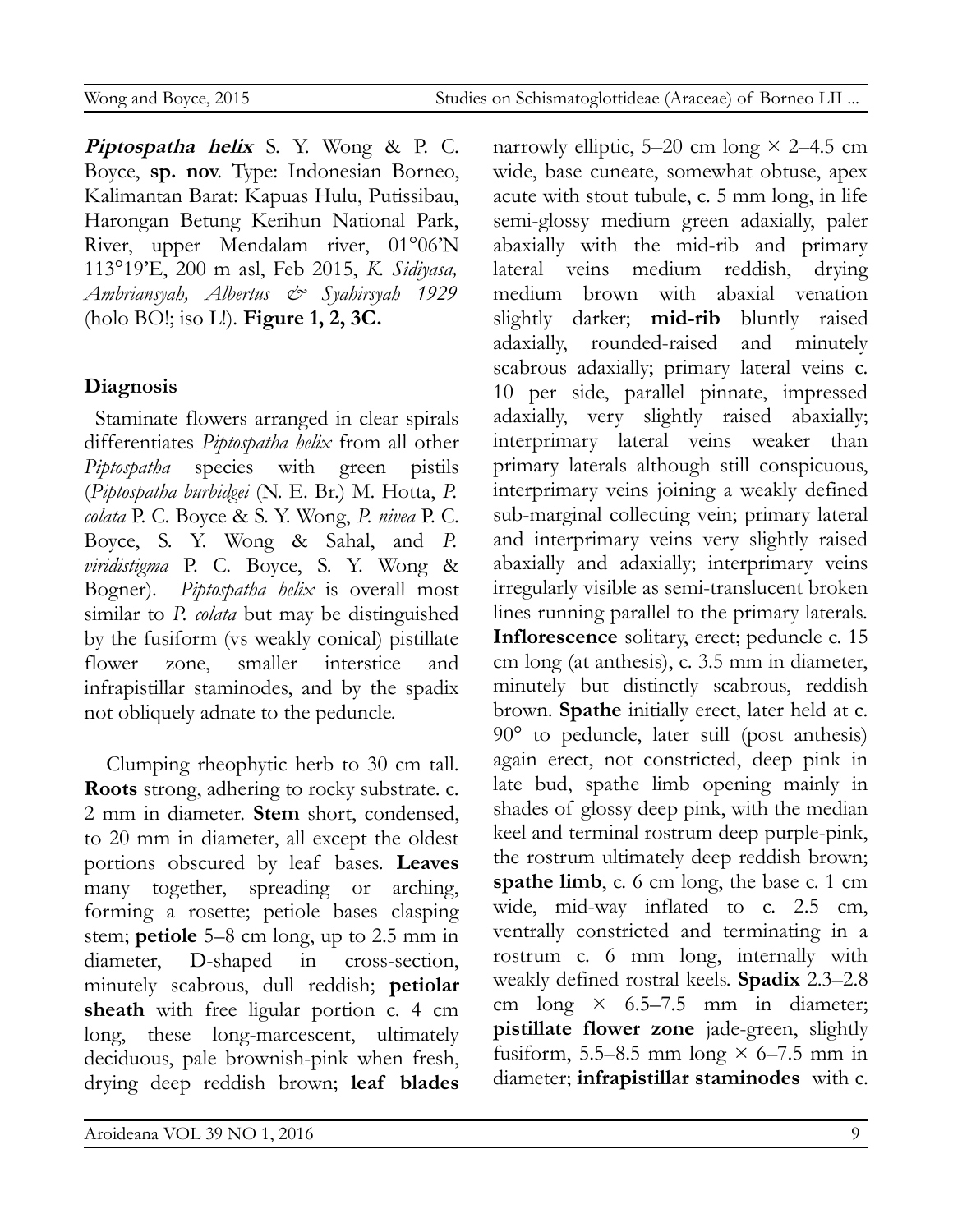

**Figure 3. Piptospatha helix** S. Y. Wong & P. C. Boyce. Isotype specimen – *K. Sidiyasa, et al. 1929* (L).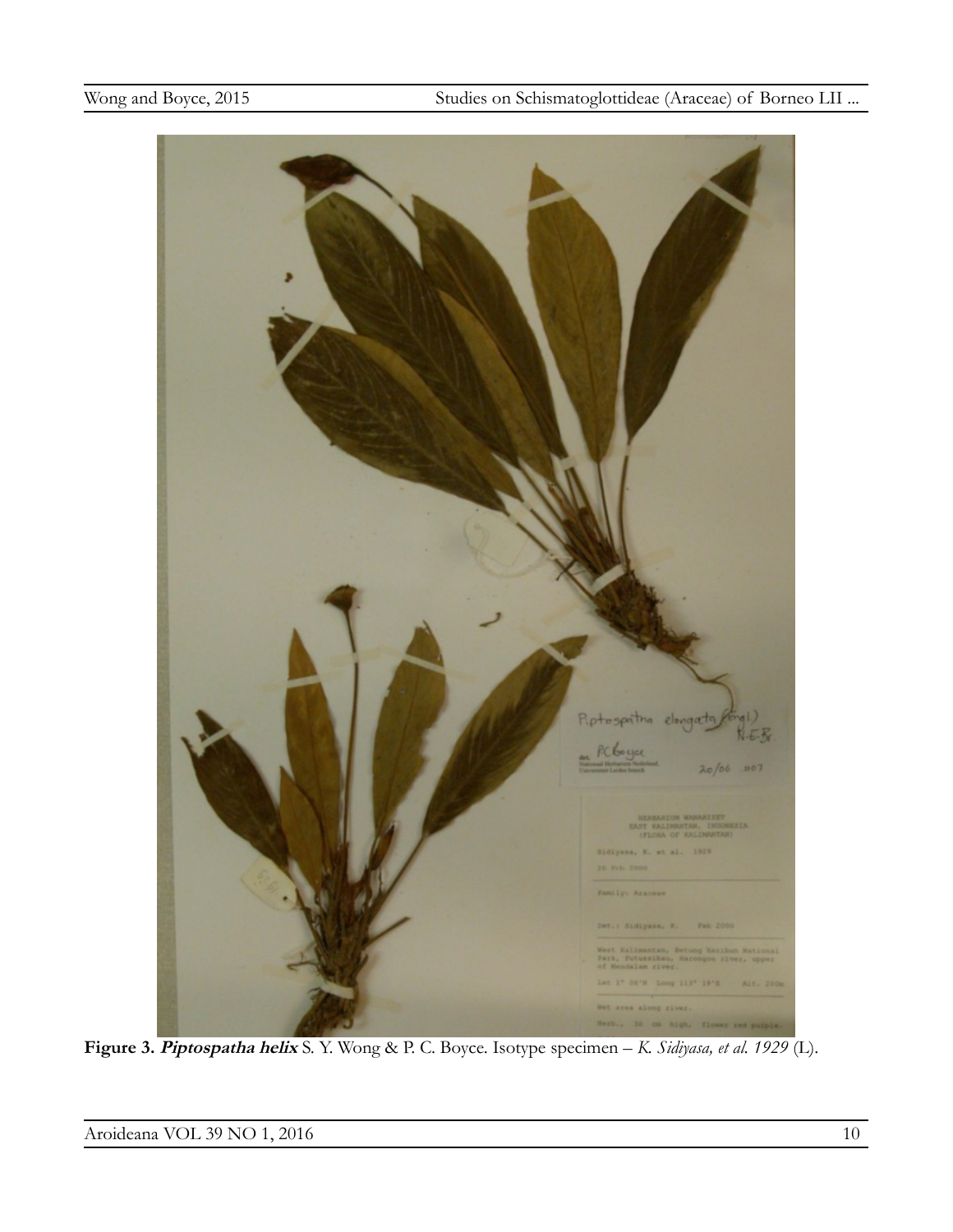2 rows of rounded truncate pale yellow rounded staminodes inserted basally, **pistils** cylindrical, truncate, congested, c. 0.6 mm diameter; **stigma** weakly umbonate, papillate, as wide as ovary; pistillate and staminate zones separated by a zone c. 2 mm long comprised of c. 2 whorls of staminodes, round, truncate, pale yellow staminodes; **staminate flower zone** cream, equalling the pistillate zone in width, 1.5–21 cm long  $\times$  6.5–7.5 mm in diameter, weakly fusiform to slightly tapering, apex blunt; **staminate flowers congested**, arranged in distinct spirals, comprised of paired stamens, irregularly oblong and very weakly butterfly shaped, c. 0.5 mm wide  $\times$  c. 1 mm long, connective truncate, glabrous; thecae lateral, c. 0.3 mm, ellipsoid with a wide rim, sunken into a shallow pit. **Infructescence** with cyathiform persistent spathe, c. 1.5 cm wide, 1 cm tall; **fruits** not observed.

*Other specimens seen:* INDONESIAN BORNEO. **Kalimantan Barat.** Sekadau, Nanga Taman, south east of Nanga Taman, Kampung Seri Punti, Gunung Raya, south slope, 3 Feb 2012*, K. Nakamoto AR-3776* (BO, SAR); Melawi, Nanga Pinoh, 33km south of Nanga Pinoh and 11km before Kotabaru junction of logging road to Kalimantan Tengah, 16 Oct 2012, *K. Nakamoto AR- 4041* (BO, SAR) & *K. Nakamoto AR- 4043* (BO, SAR).

*Ecology* — Obligate rheophyte on granite under moist lowland forest; 100–300 m. asl.

*Distribution* — Indonesian Borneo, Kalimantan Barat, north of the Schwaner range and west of the Muller range.

*Etymology* — From Latin noun, *helix*, a spiral or turn, here used to describe the diagnostic arrangement of the staminate flowers.

*Notes* — *Piptospatha helix* (**Figure 3C**) is the fifth species to be described with green pistils, and is most similar to *P. colata* P. C. Boyce & S. Y. Wong (Boyce & Wong 2013 – **Figure 3B**) which has a distribution further to the west in Kalimantan Barat. Other *Piptospatha* species with green pistils are *P. burbidgei* (N. E. Br.) M. Hotta (Brown 1882; Hotta 1965 – **Figure 3A**), *P. nivea* P. C. Boyce, S. Y. Wong & Sahal (Boyce et al., 2014 – **Figure 3D**), and *P. viridistigma* P. C. Boyce, S. Y. Wong & Bogner (Wong et al. 2009 – **Figure 3E**). Phylogentic analyses (Low et al, in prep.) does not recover these species as a single clade.

# **ACKNOWLEDGEMENTS**

This is part of an on-going research funded by the Ministry of Education of Malaysia through Vote No. ERGS/01(02)/808/2011(03),

FRGS/STWN10(01)985/2013(26) and NRGS/1089/2013-(03).